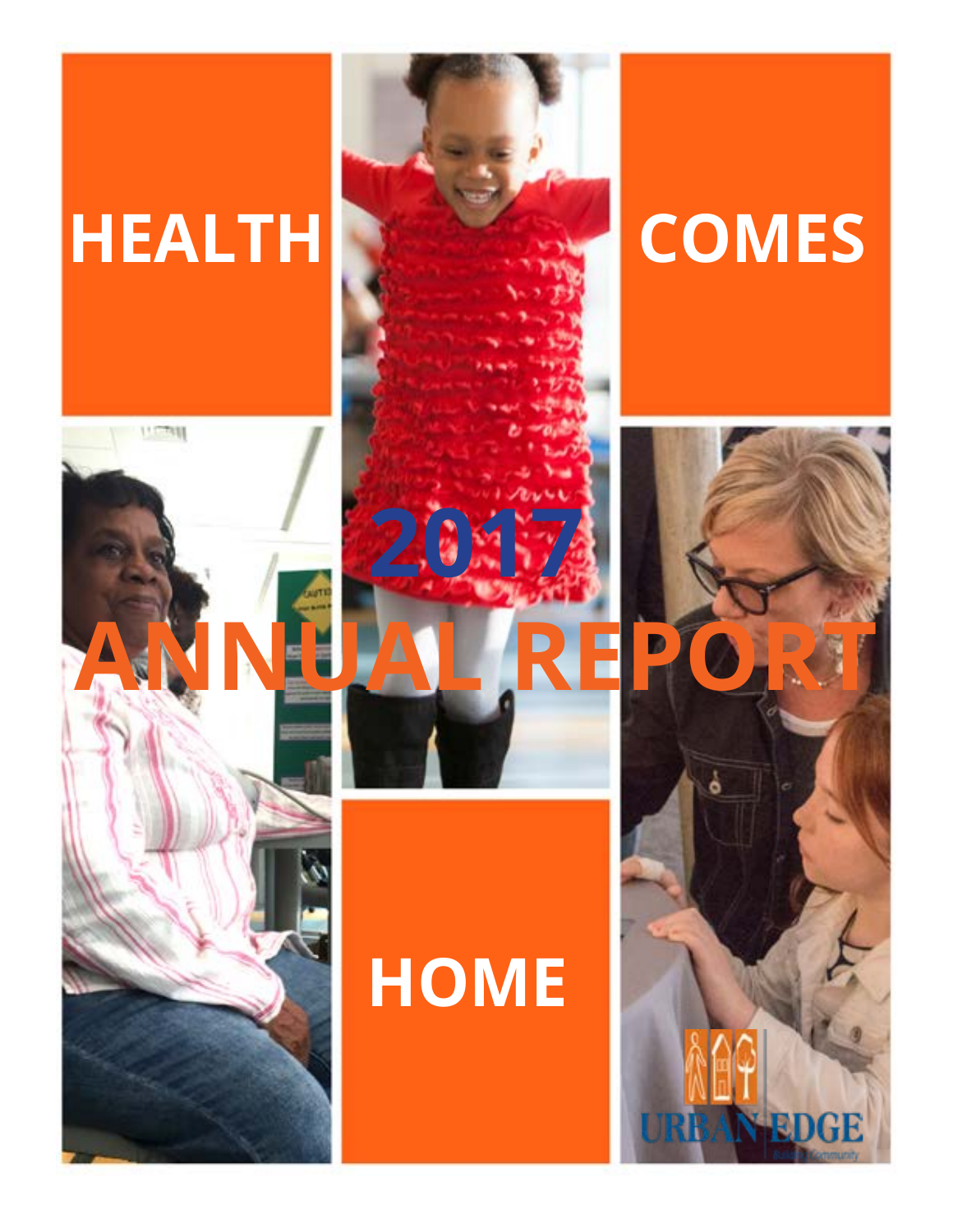## **2017** BY THE  **NUMBERS** *BUILDING AFFORDABLE HOUSING*



**FIRST-TIME**  *STABILIZING HOUSING FOR FAMILIES*

**AFFORDABLE RENTAL UNITS IN THE**  $\triangle$  NEW CONSTRUCTION PIPELINE

**HOMEBUYER GRADUATES**

**UNITS UNDERWAY AT WALKER PARK**



**FAMILIES WITH BACK-TO-SCHOOL SUPPLIES, DREN'S HOLIDAY GIFTS AND THANKSGIVING TURKEYS**

### *IMPROVING PUBLIC HEALTH*

**20FAMILIES BONDING WITH EACH OTHER AND PREPART THEIR CHILDREN FOR PRE-EACH OTHER AND PREPARING THEIR CHILDREN FOR PRE-K**



**FAMILIES IN A STUDY THAT MEASURES THE IMPACT OUR HOUSING SUPPORT SERVICES HAVE ON HEALTH**





**30FAMILIES ENROLLED IN PUBLIC BENEFITS**

**107 BORROWERS COUNSELED ON STUDENT LOAN DEBT**

**97 COUNSELED ON FAMILY FINANCIAL LITERACY**

**146 CREDIT COUNSELING BOOT CAMP GRADS**

**FAMILIES RECEIVING TAX PREP SERVICES**

**RESIDENTS ENGAGED IN LEADERSHIP ACTIVITIES**

**30 YOUTH PLACED IN SUMMER JOBS**

*CREATING LEADERS*

**PLEDGES TO VOTE 103 IN 2017 ELECTION**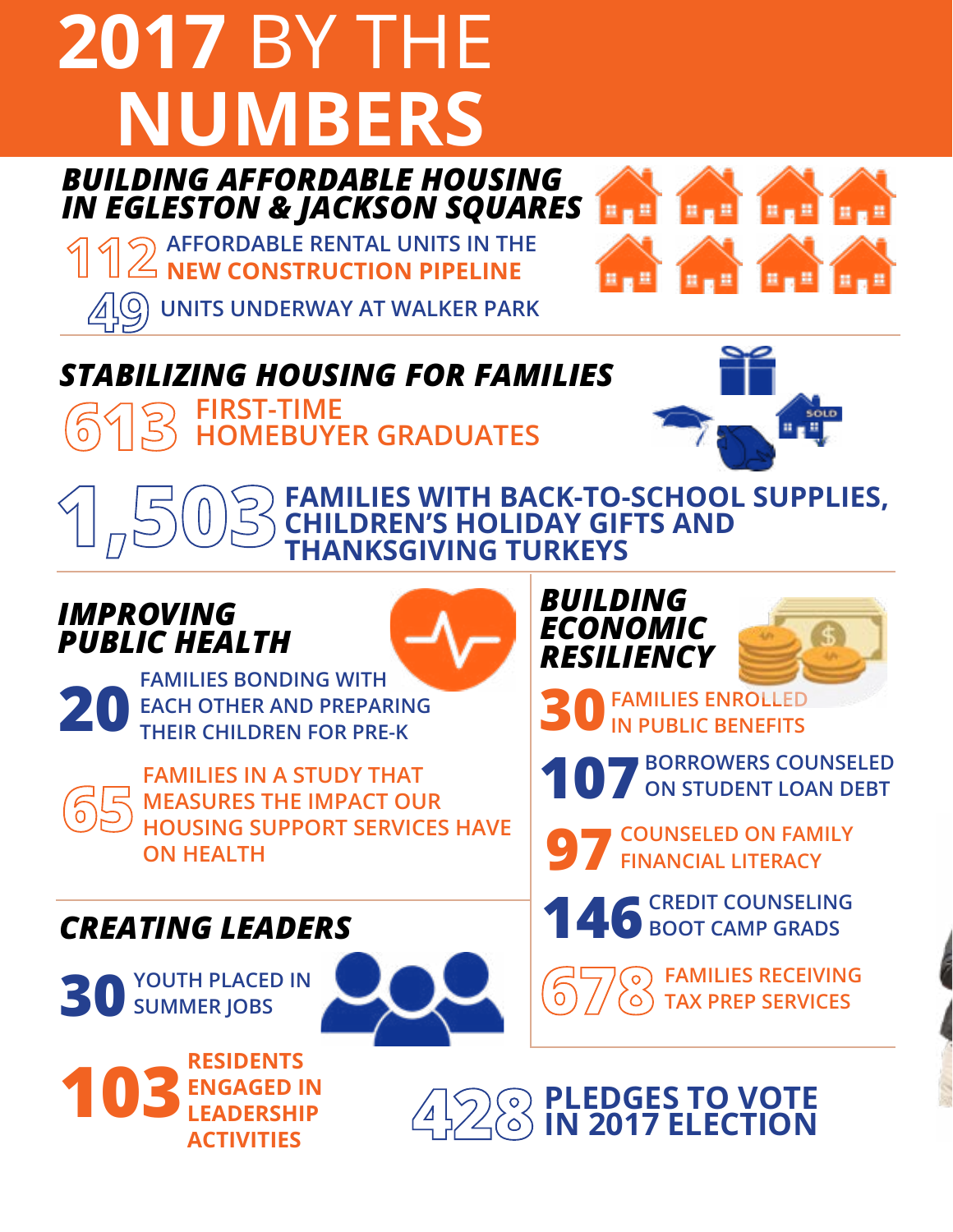## **2017** BY THE  **STORIES**



Urban Edge resident leader, **Judith Lamb**, was honored as an Unsung Heroine of Massachusetts for her outstanding leadership in the Wardman community since a 2011 fire destroyed her building. Nominated by State Representative Liz Malia, The Unsung Heroine award highlights women across the state whose contributions to their community may not make the news, but deserve public recognition. To cap off an excellent year, the Wardman/Walnut Washington resident group, led by Ms. Lamb, was honored at the annual National Night Out event with the

 $\overline{C\mathbf{RBAN}}\mathbf{E}\mathbf{D}\mathbf{G}$ 

Boston Police District E-13 2017 Crime Watch Group of the Year award for reducing crime, improving quality of life, while promoting peace and unity in their neighborhood.

Community Engagement Officer **Sahar Lawrence** was recognized by Action for Boston Community Development (ABCD) as a Community Hero this year for her work in the Roxbury/North Dorchester neighborhoods. The ABCD Community Hero award recognizes leaders that make a lasting difference in their communities. In addition to the award, Sahar participated in the Harvard T. Chan School of Public Health's Leaders in Health Program. The eight-week long program introduced community public health workers to the field, including teaching the fundamentals of program design, culminating in a capstone event.



**Gina Marie** and **Jean Joseph** began their path to homeownership when they attended Urban Edge's Haitian Creole First-Time Homebuyer Class. With counselor Gercide Luc by their side, the couple began following a budget, building credit, and reducing debt.

After months of work, the couple paired up with CUE Realty agent Sonia Alleyne. Sonia found the couple a house, with which they fell in love. Unfortunately, the house failed inspection. The seller was not willing to address the defects, so Gina and Jean walked away. After moving along to find new homes with Sonia, Gina and Jean learned the seller of the first home was now willing to address the issues. Because of their diligence and Urban Edge's guidance, they were able to purchase their dream home.